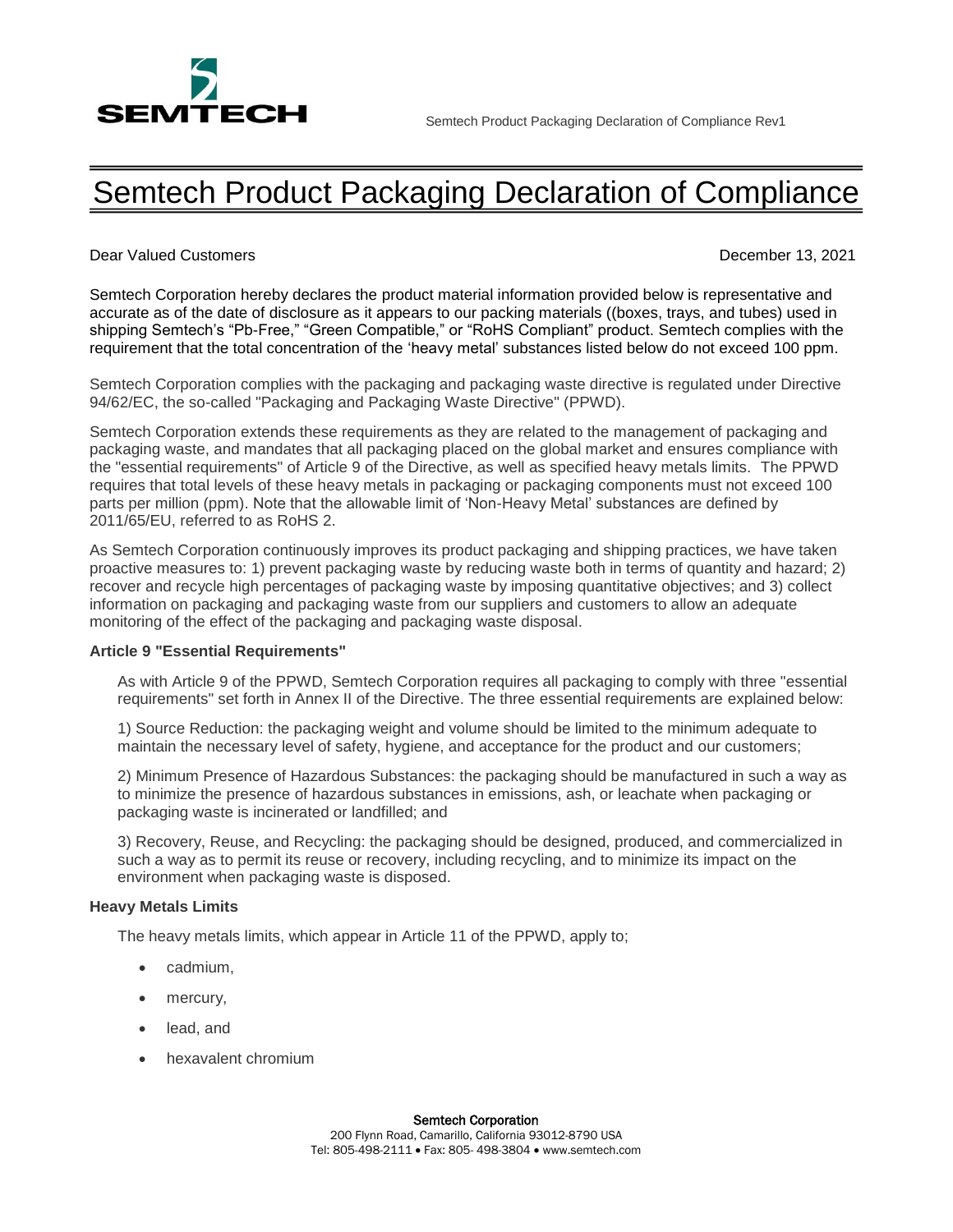

To help reduce impact to the environment, Semtech Corporation has also included the following substances in the list of restrictions pertaining to product packaging material;

- Polybrominated biphenyls (PBB)
- Polybrominated diphenyl ethers (PBDE)
- Diisobutyl phthalate (DIBP)
- Bis (2-ethylhexyl) phthalate (DEHP)
- Butyl benzyl phthalate (BBP)
- Dibutyl phthalate (DBP)

| <b>RoHS Restricted Substance</b>      | <b>Allowable Limit</b> |
|---------------------------------------|------------------------|
| Cadmium and its compounds*            | $100$ ppm              |
| Mercury and its compounds             | $100$ ppm              |
| Hexavalent chromium and its compounds | $100$ ppm              |
| Lead and its compounds                | $100$ ppm              |
| Polybrominated biphenyls (PBB)        | 900 ppm                |
| Polybrominated diphenyl ethers (PBDE) | $900$ ppm              |

We further declare that product packaging and packaging waste do not intentionally contain the "RoHS2" chemical substances listed below pursuant to EU directive 2015/863 amendment to Annex II of EU RoHS 2 (2011/65/EU):

| <b>RoHS2 Restricted Substance</b>   | <b>Allowable Limit</b> |
|-------------------------------------|------------------------|
| Diisobutyl phthalate (DIBP)         | $<$ 900 ppm            |
| Bis (2-ethylhexyl) phthalate (DEHP) | $<$ 900 ppm            |
| Butyl benzyl phthalate (BBP)        | $<$ 900 ppm            |
| Dibutyl phthalate (DBP)             | $<$ 900 ppm            |

As part of Semtech Corporation's environmental compliance program, the following substance which is used as a flame retardant is not intentionally added to our product packaging or packaging waste.

| <b>Restricted Substance</b>    | <b>Allowable Limit</b> |
|--------------------------------|------------------------|
| Hexabromocyclododecane (HBCDD) | $<$ 900 ppm            |

Semtech has relied on information provided by our suppliers in making this declaration and has taken and continues to take commercially reasonable steps to provide representative and accurate information. Semtech's standard Sales Terms and Conditions, including warranty and limitations of liability, apply to the declarations made herein unless otherwise provided by a written contract or other agreement signed by the parties.